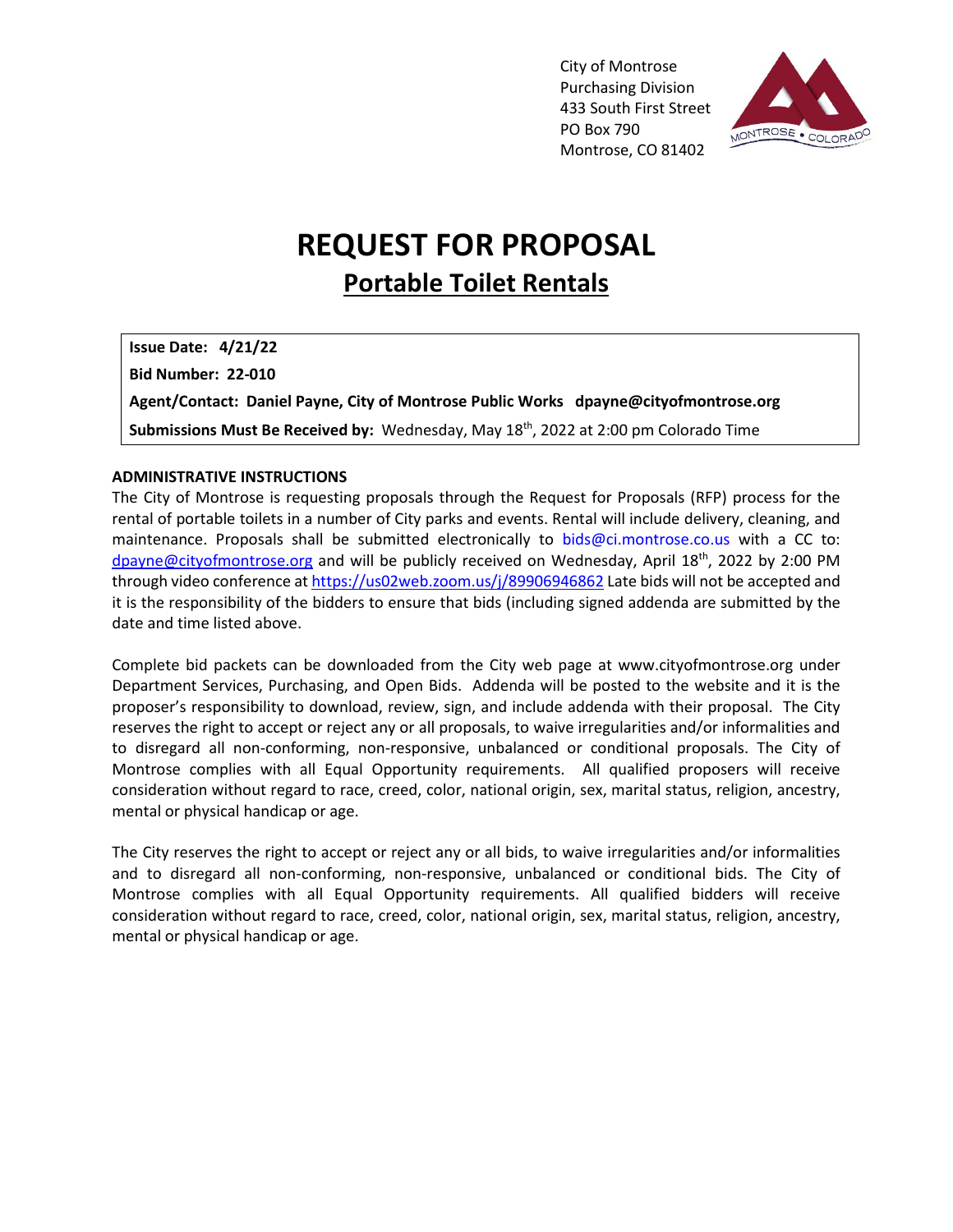# **GENERAL TERMS AND CONDITIONS**

These General Terms and Conditions apply to all Offers made to the City of Montrose (hereafter "City") by all prospective vendors (herein after referred to as "Bidder") regarding City Solicitations including, but not limited to, Invitations to Bid, Requests For Proposals, Requests for Quotes, and Requests For Qualifications (hereafter "Solicitation" or Bid Solicitation).

# **A. CONTENTS OF BID**

- 1. Bidders shall thoroughly read the project requirements and specifications, and shall examine any drawings, which may be incorporated into the Bid documents. As Bid documents frequently change for each Solicitation, veteran Bidders shall not assume that this Solicitation contains the same terms and conditions that were supplied in prior Solicitations. The City is not obligated to identify either minimal or substantial modifications to Bid documents.
- 2. Bidders shall make all investigations necessary to thoroughly inform themselves regarding the plant and facilities affected by the delivery of services, materials and equipment as required by the Bid conditions. No plea of ignorance by the Bidder of conditions that exist, or may hereafter exist as a result of failure to fulfill the requirements of the contract documents, will be accepted as the basis for varying the requirements of the City or the compensation to the Bidder.
- 3. Bidders are advised that all City contracts are subject to all legal requirements contained in City Ordinances and State and Federal Statutes governing purchasing activities.
- 4. Bidders are required to state the exact intentions of their offer to the City via this Solicitation and must indicate any variances to the terms, conditions, and specifications of this Solicitation, no matter how slight. If variations are not stated in the Bidder's Offer, it shall be construed that the Bidder's Offer fully complies with all conditions identified in this Solicitation.

# **B. CLARIFICATION AND MODIFICATION OF BID SOLICITATION**

- 1. Apparent silence or omissions within this Bid Solicitation regarding a detailed description of the materials and services to be provided shall be interpreted to mean that only the best commercial practices are to prevail and that only materials and workmanship of first quality are to be used.
- 2. If any Bidder contemplating submitting a Proposal under this Solicitation is in doubt as to the true meaning of the specifications, the Bidder must submit a written (mail or e-mail) request for clarification to the City's Agent/Contact. The Bidder submitting the request will be responsible for ensuring that the City receives the request at least seven (7) calendar days prior to the scheduled bid opening.
- 3. Any official interpretation of the Bid Solicitation must be issued in writing by the agent/contact of the City who is authorized to act on behalf of the City, or by the City's Legal Department. The City shall not be responsible for other interpretations offered by employees of the City who are not authorized to act on behalf of the City for this project.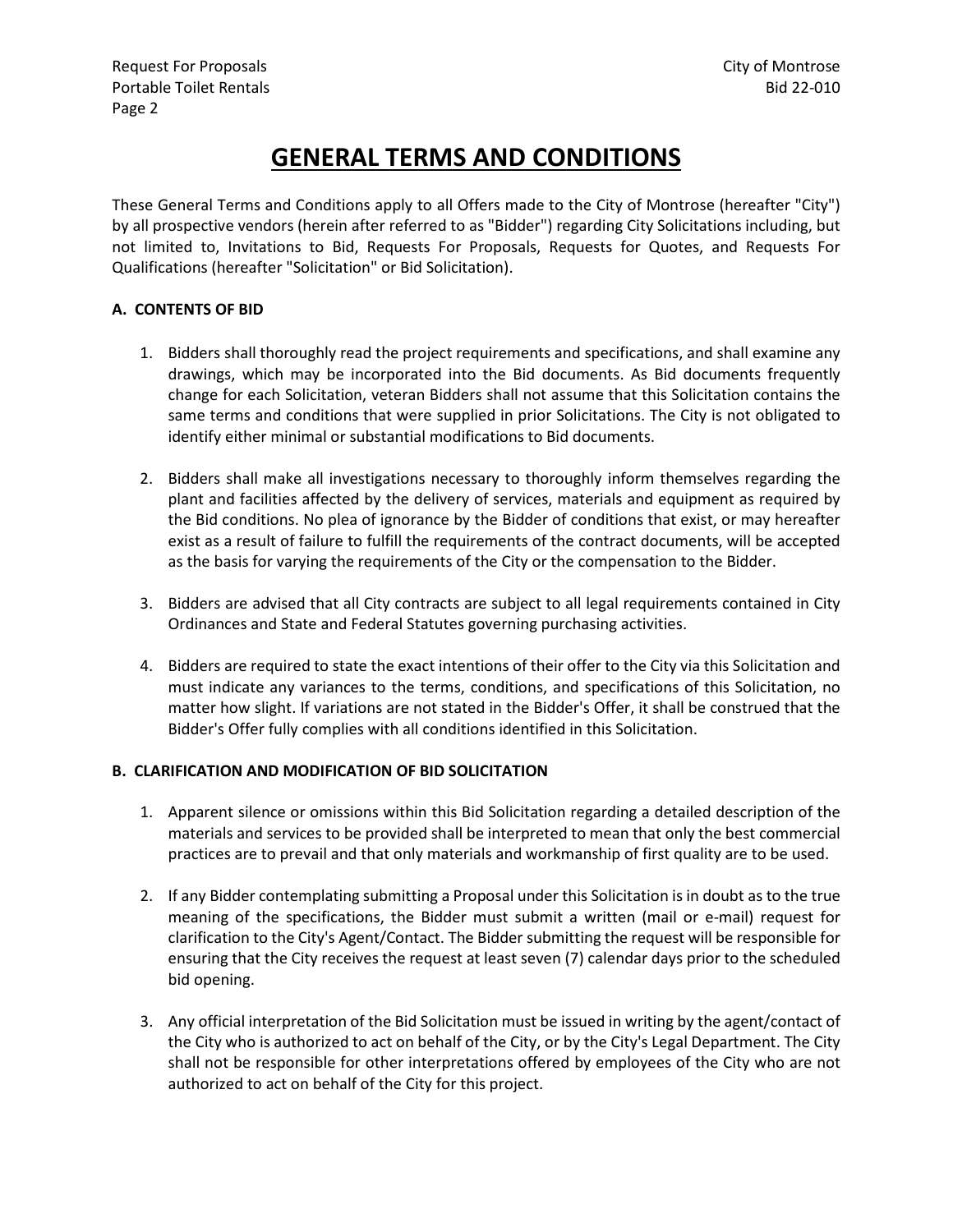4. If necessary, the City may issue a written addendum to clarify or inform of substantial changes which impact the technical submission of Bids. Addenda will be posted to the website and it is the Bidder's responsibility to download addenda. The Bidder shall certify its receipt of the addendum by signing the addendum and returning it with its Bid. In the event of a conflict with the original Bid Solicitation documents, addenda shall supersede all other documents to the extent specified. Subsequent addenda shall govern over prior addenda only to the extent specified.

# **C. PRICING, COLLUSION, AND TAXES**

- 1. Current Prices. Bid Proposals must be fixed and firm unless stated otherwise in the Bid Solicitation.
- 2. Discounts. Discounts shall not be considered in determining the lowest net cost for Bid evaluation purposes. Payment terms shall be as set forth in any contract executed between the City and the Bidder. Payment by the City is deemed to be made on the date of the mailing of the check, or as otherwise set forth in any contract executed between the City and the Bidder.
- 3. Collusion. The Bidder, by affixing its signature to this Proposal, certifies that its Proposal is made without previous understanding, agreement, or connection either with any persons, or entities offering a Bid for the same items, or with the City. The Bidder also certifies that its Bid is in all respects fair, without outside control, collusion, fraud, or otherwise illegal action. To insure integrity of the City's public procurement process, all Bidders are hereby placed on notice that any and all Bidders who falsify the certifications required in conjunction with this section shall be prosecuted to the fullest extent of the law.
- 4. It shall be understood and agreed that Bid Offers submitted by persons and entities are done so independently of any other offers, and that Bidders will not knowingly participate in solicitations where there exists a conflict of interest with their entity and a member of City staff or their immediate family.
- 5. Taxes. Bidders will neither include Federal, State nor applicable Local excise or sales taxes in bid prices, as the City is exempt from payment of such taxes. The Colorado Department of Revenue, Certification of Exemption for Colorado State Sales/Use Tax account number for the City of Montrose is 98-01805-0000. An exemption certificate will be provided, where applicable, upon request.

# **D. PREPARATION AND SUBMISSION OF BID**

- 1. The Proposal must be typed or legibly printed in ink. The use of erasable ink is not permitted. All corrections made by the Bidder must be initialed in ink by the Bidder or its lawful agent.
- 2. Bid Proposals must contain a manual signature of an authorized agent of the Bidder in the space provided on the Bid Proposal Form. If the Bidder or its lawful agent fails to sign the Bid Proposal Form, its Bid shall be considered non-responsive and ineligible for award.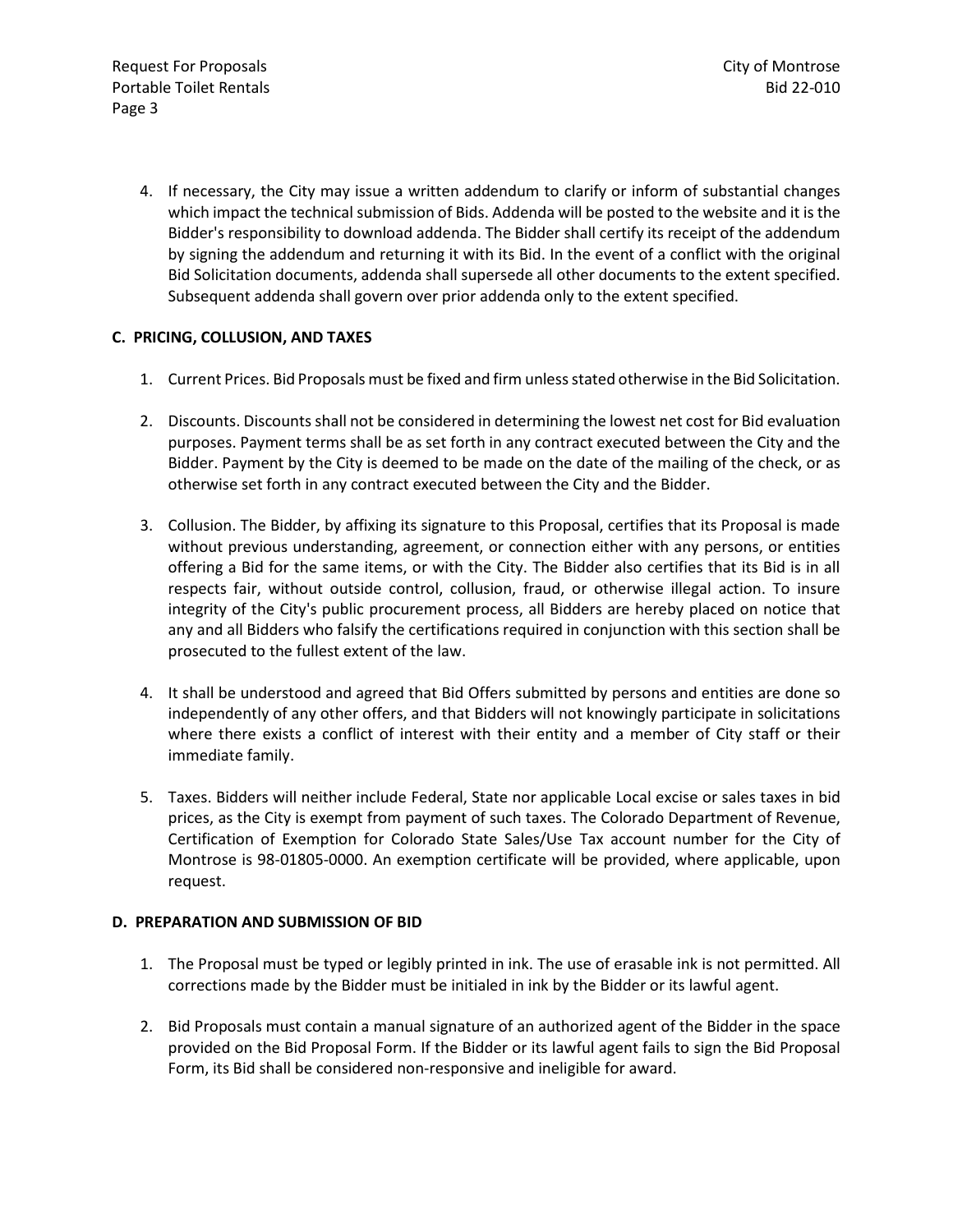Request For Proposals City of Montrose Portable Toilet Rentals and the set of the set of the set of the set of the set of the set of the set of the set of the set of the set of the set of the set of the set of the set of the set of the set of the set of the set Page 4

- 3. Unit prices shall be provided by the Bidder on the Bid Proposal Form when required in conjunction with the prescribed method of award. The Bidder shall enter "No Bid" for each item where a unit price will not be offered. Where there is a discrepancy between the unit price and the extension of prices, the unit price shall prevail.
- 4. All information and supplemental documentation required in conjunction with this Bid shall be furnished by the Bidder with its Bid Proposal. If the Bidder fails to supply any required information or documents, the city, in its sole discretion, may consider the Proposal nonresponsive.
- 5. The accuracy of the Bid is the sole responsibility of the Bidder. No changes in the Proposal shall be allowed after the submission deadline, except when the Bidder can show clear and convincing evidence that an unintentional factual mistake was made, including the nature of the mistake and the price actually intended.
- 6. The City's Bid Proposal Form, when included with to this Bid Solicitation, must be used when the Bidder is submitting its Bid Proposal. The Bidder shall not alter this form unless instructed to do so in writing by the City. Failure to use the City's Bid Proposal Form may result in the Bid being considered non-responsive.
- 7. Bidders shall provide Proposal Forms, Statement of Work/Technical Offer Section, Special Conditions, Specifications and Pricing Form, and any other mandatory submittals with the bid.
- 8. Once bids have been opened, the City shall not consider any subsequent submissions of alternate terms and conditions.
- 9. Bid Bonds (5% of total bid price) and performance and payment bonds (100% of total bid price) are required on construction projects over \$50,000.
- 10. Insurance certificates are required after a Notice of Award has been issued. Costs for additional coverage must be accounted for in the Bidder's proposal cost.
- 11. Bid Proposals received after the submission due date and time prescribed for the solicitation shall not be considered.

# **E. VENDOR APPLICATION AND RETENTION ON BIDDERS' LIST**

The City does not maintain a bidder's list. Register to receive an automated email notification of new bids by visiting www.cityofmontrose.org - Department Services - Purchasing - Bidder's List.

# **F. MODIFICATION OR WITHDRAWAL OF LEGITIMATE OFFERS**

1. Bidder offers may be modified in the form of an official written notice, and must be received prior to the due time and date set forth the Bid Solicitation. Each modification submitted must have the Bidder's name and return address and the applicable bid number and title clearly marked on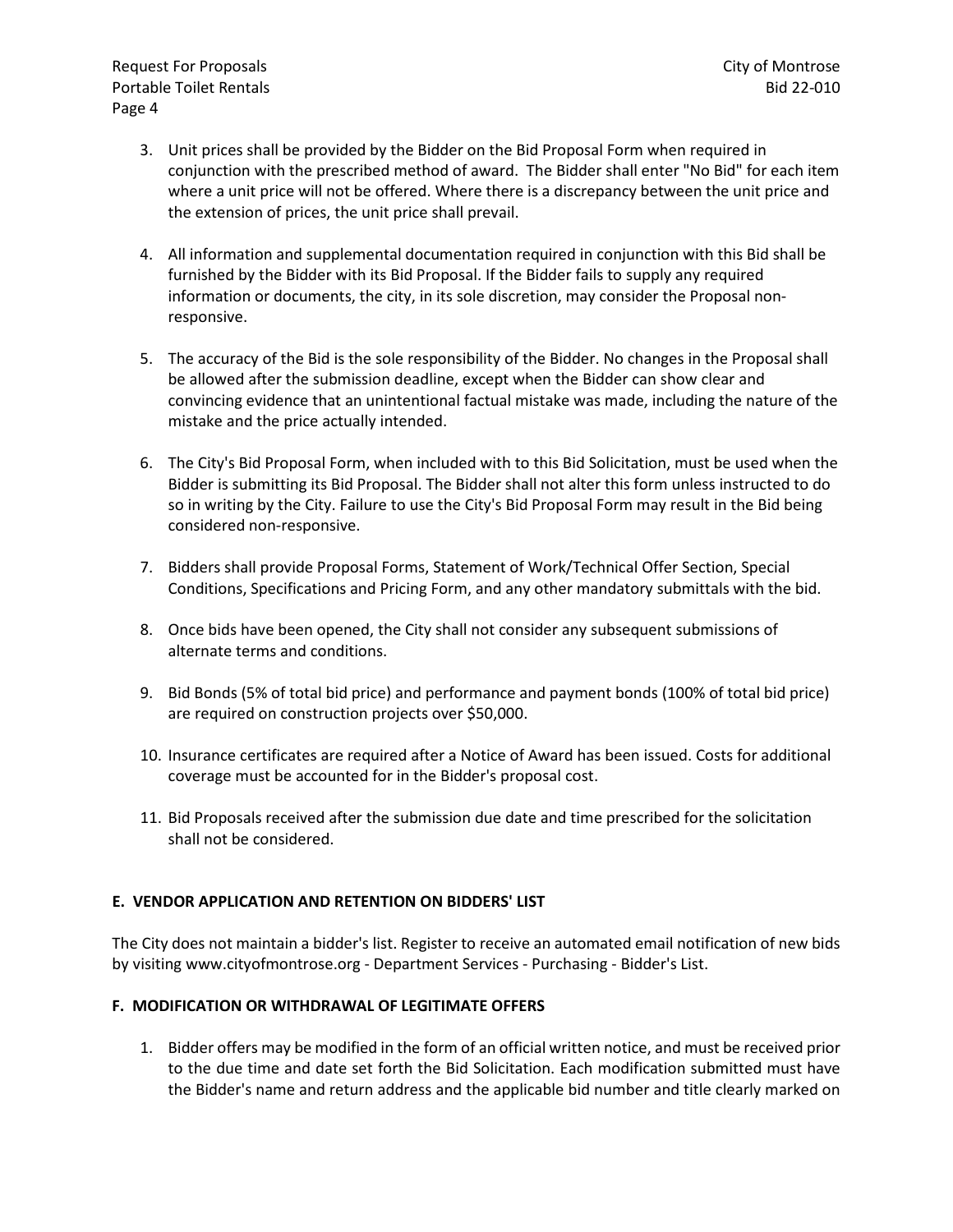the face of the envelope. If more than one modification is submitted, the modification bearing the latest date of receipt by the City will be considered the valid modification.

- 2. Bids may be withdrawn prior to the due time and date set for the Solicitation, provided it is in the form of an official, authorized written request.
- 3. Proposals may not be modified or withdrawn after the due date and time set for the Bid opening for a period of ninety (90) calendar days. If a Bid Proposal is modified or withdrawn by the Bidder during this ninety (90) day period, the City may, at its option, place the Bidder on suspension and may not accept any further Bid Proposals from the Bidder for a period set by the City following the Bidder's modification or withdrawal of its Proposal. The City may reject an offer, in whole or in part, as set forth in the City of Montrose Municipal Code, and the City's Procurement Manual.

# **G. EVALUATION OF OFFERS**

- 1. Offers shall be evaluated based upon their responses to the questions and requests for information in this Bid Solicitation, and based upon whether and to what degree they comply with the instructions set forth herein. Thoroughness, accuracy, veracity, and professionalism in the responses shall be taken into account.
- 2. The City may, in its sole and absolute discretion:
	- a. Reject any and all, or parts of any or all, Bid Proposals submitted by prospective Bidders;
	- b. Re-advertise this Solicitation;
	- c. Postpone or cancel the Bid process for this Solicitation;
	- d. Waive any irregularities or technicalities in proposals received in conjunction with this Solicitation;
	- e. Determine the criteria and process whereby Proposals are evaluated and awarded.
- 3. A Proposal may not be accepted from, nor any contract be awarded to, any person or entity which is in arrears to the City upon any debt or Contract or which is in default as surety or otherwise upon any obligation to the City.
- 4. No Contract shall be awarded to any person or entity which has failed to perform faithfully any previous contract with the City, the State or Federal government for a minimum period of one (1) year after said previous Contract was terminated for cause.
- 5. A Proposal may not be accepted from, nor any Contract awarded to, any person or entity which has pending litigation against the City at the date and time of the Bid Opening.

#### **H. AWARD OF CONTRACT**

1. The City's Agent/Contact is authorized to handle initial contacts regarding any protest of the solicitation or award of a City contract, or any claim arising out of the performance of a City contract, with the City Manager's approval. Any actual or prospective Bidder or Contractor who has a grievance in connection with the solicitation or award of a contract shall first seek resolution of the matter with the City's Agent/Contact.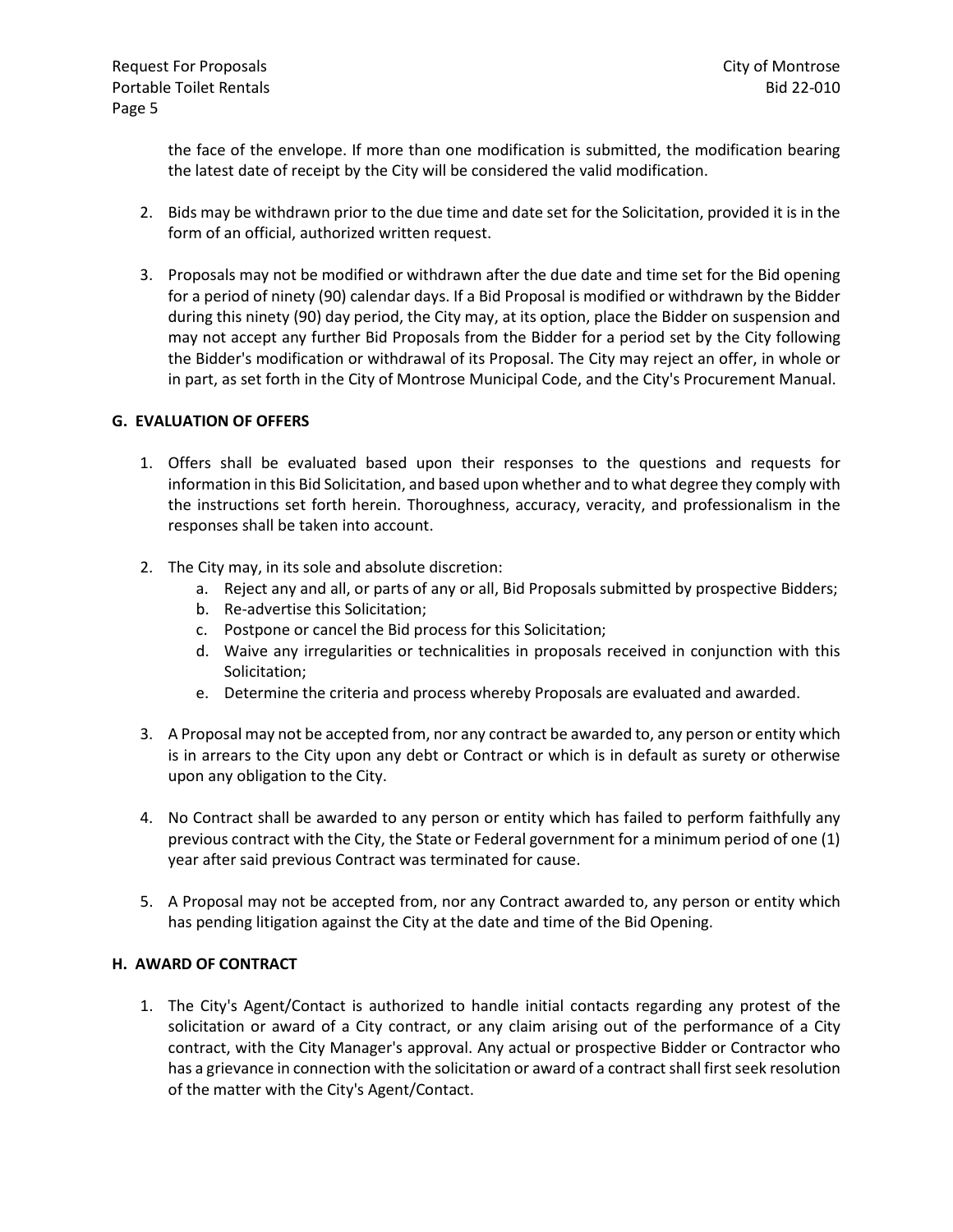- 2. If the City Manager or City designee does not, within thirty (30) days after receiving a protest, or within such longer period as may be agreed upon by the parties, issue a written decision on the protest or make a determination that award of the contract is necessary, the protest shall be considered denied.
- 3. By law, the City reserves the right to accept or reject any or all proposed bids, or any combination of them, and to waive any informality or irregularity in the bid or in the bidding.
- 4. Successful Bidders shall comply with all local, state, and federal directives, ordinances, rules, orders, and laws as applicable to, and affected by, the Bid Proposal.
- 5. No Bidder shall be excluded from consideration for award in conjunction with this solicitation on the basis of race, color, creed, national origination, handicap or sex, or be subjected to discrimination under any contractual award administered by the City.

# **L. CONTRACTUAL OBLIGATIONS**

1. In order to ensure the efficient utilization of tax dollars, successful Bidders shall comply with all contractual obligations contained in the Contract Documents, as set forth in the contract signed by the City and Bidder. A sample contract that Bidder will be expected to sign is supplied with these Bid Documents.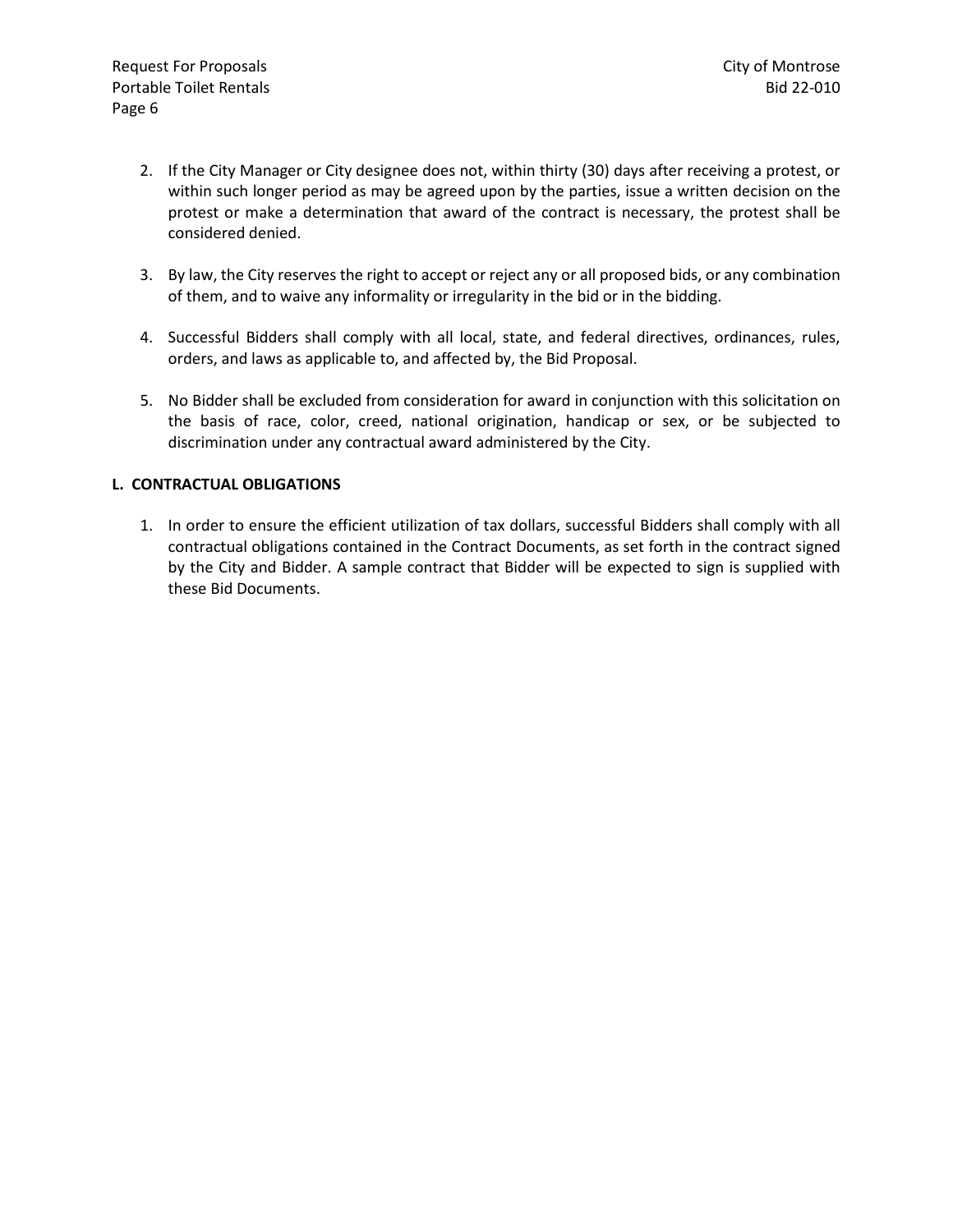# **SPECIAL CONDITIONS**

### **A. PRE-BID CONFERENCE**

A pre-bid meeting will not be held for this project.

#### **B. CONTACT PERSON**

During the course of this request process, from issuance until a recommendation for award, Bidders shall not initiate contact related to this request with anyone other than the officially designated individual.

For this bid the contact is Daniel Payne at (970) 240-1409 or email: **[dpayne@cityofmontrose.org](mailto:dpayne@cityofmontrose.org)**

Failure to abide by this requirement may result in disqualification from further participation in this process.

#### **C. QUESTION DEADLINE**

All questions regarding this Request for Proposal shall be directed by email to the individual listed above.

The deadline for receipt of questions from Bidders in regards to this RFP is Tuesday, May 17<sup>th</sup>, 2022.

Responses will be prepared by the City in an addendum and published on the City of Montrose website at: www.cityofmontrose.org under Department Services, Purchasing, Open bids, under this bid name. The responses in writing are the only official answers.

# **D. SUBMITTAL INSTRUCTIONS**

The City desires to receive a clear, concise, economical presentation of the vendor's proposal. Bidders should submit the following by electronic mail to [bids@cityofmontrose.org](mailto:bids@cityofmontrose.org) with a CC to: [dpayne@cityofmontrose.org](mailto:dpayne@cityofmontrose.org) by 2:00 PM on May 18<sup>th</sup>, 2022. Please include the bid number and title in the subject of the email, the proposer's name and address in the body of the email, and include the following attachments:

- 1. PDF of the signed bid packet proposal forms
- 2. PDF of the technical proposal, schedule, and cost worksheet (see statement of work)
- 3. PDF of signed bid addenda

Failure to submit a proposal in the manner indicated may be cause for it to be considered 'non-responsive' and ineligible for consideration and subsequent award.

Proposals will be publicly received on May 18<sup>th</sup>, 2022 through video conference at <https://us02web.zoom.us/j/89906946862> Late proposals will not be accepted and it is the responsibility of the proposers to ensure that bids (including signed addenda) arrive by 2:00 PM on the date listed above. Please join using this link as results will be screen shared as they are opened. A call in number will also be provided when you join using this link should your computer not have audio capabilities.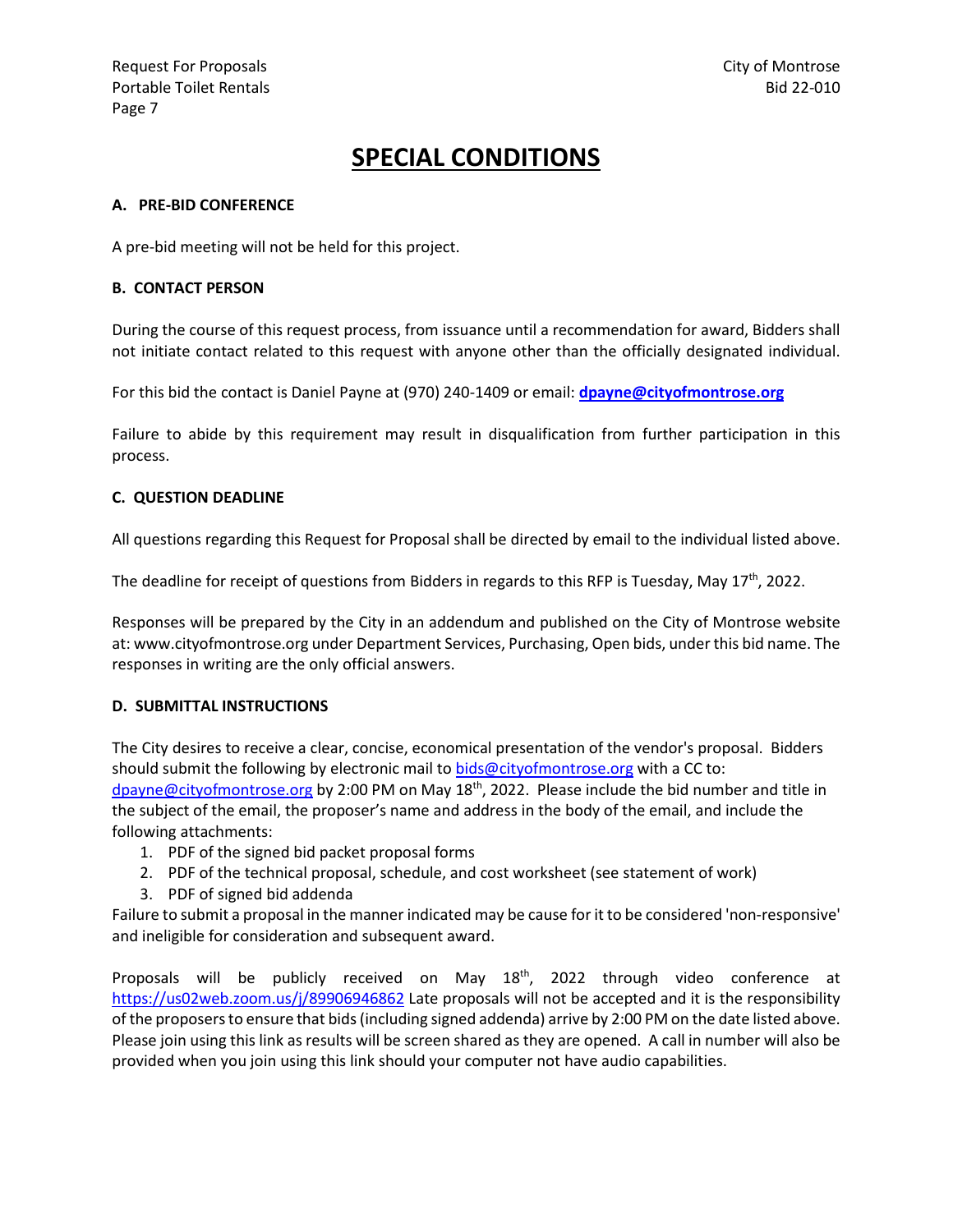Request For Proposals City of Montrose Portable Toilet Rentals and the set of the set of the set of the set of the set of the set of the set of the set of the set of the set of the set of the set of the set of the set of the set of the set of the set of the set Page 8

# **PROPOSAL FORM - PAGE 1**

| <b>SUBMITTED BY:</b>                                                                                                                                                                                                           |                                                                                                                                                                                                                               |  |
|--------------------------------------------------------------------------------------------------------------------------------------------------------------------------------------------------------------------------------|-------------------------------------------------------------------------------------------------------------------------------------------------------------------------------------------------------------------------------|--|
|                                                                                                                                                                                                                                |                                                                                                                                                                                                                               |  |
|                                                                                                                                                                                                                                |                                                                                                                                                                                                                               |  |
|                                                                                                                                                                                                                                |                                                                                                                                                                                                                               |  |
| Phone: New York Phone: New York Phone: New York Phone: New York Phone: New York Phone: New York Phone: New York Phone: New York Phone: New York Phone: New York Phone: New York Phone: New York Phone: New York Phone: New Yor | Fax: Exercise and the second service of the series of the series of the series of the series of the series of the series of the series of the series of the series of the series of the series of the series of the series of |  |

**CERTIFICATION:** (if a Submission is Offered): The undersigned hereby affirms that:

- He/she is a duly authorized agent of the Bidder,
- He/she has read the General Terms and Conditions, the Special Conditions and any technical specifications that were made available to the Bidder in conjunction with this Bid and fully understands and accepts these terms unless specific variations have been expressly listed on the Bid Proposal Form;
- The Submission is being offered independently of any other Bidder and in full compliance with the collusive prohibitions specified in the General Terms and Conditions of this solicitation; and
- The Bidder will accept any awards made to them as a result of this Solicitation for a minimum of ninety (90) calendar days following the date and time of the bid opening.

\_\_\_\_\_\_\_\_\_\_\_\_\_\_\_\_\_\_\_\_\_\_\_\_\_\_\_\_\_\_\_\_\_\_\_\_\_\_\_\_\_\_\_\_\_\_\_\_\_\_\_ \_\_\_\_\_\_\_\_\_\_\_\_\_\_\_\_\_\_\_\_\_\_\_\_\_\_

By: \_\_\_\_\_\_\_\_\_\_\_\_\_\_\_\_\_\_\_\_\_\_\_\_\_\_\_\_\_\_\_\_\_\_\_\_\_\_\_\_\_\_\_\_\_\_\_\_\_\_\_ \_\_\_\_\_\_\_\_\_\_\_\_\_\_\_\_\_\_\_\_\_\_\_\_\_\_

Manual Signature of Agent **Date** Date

Typed/Printed Name of Agent Title of Agent

Include Original with Submission

Affix Manual signature of authorized agent.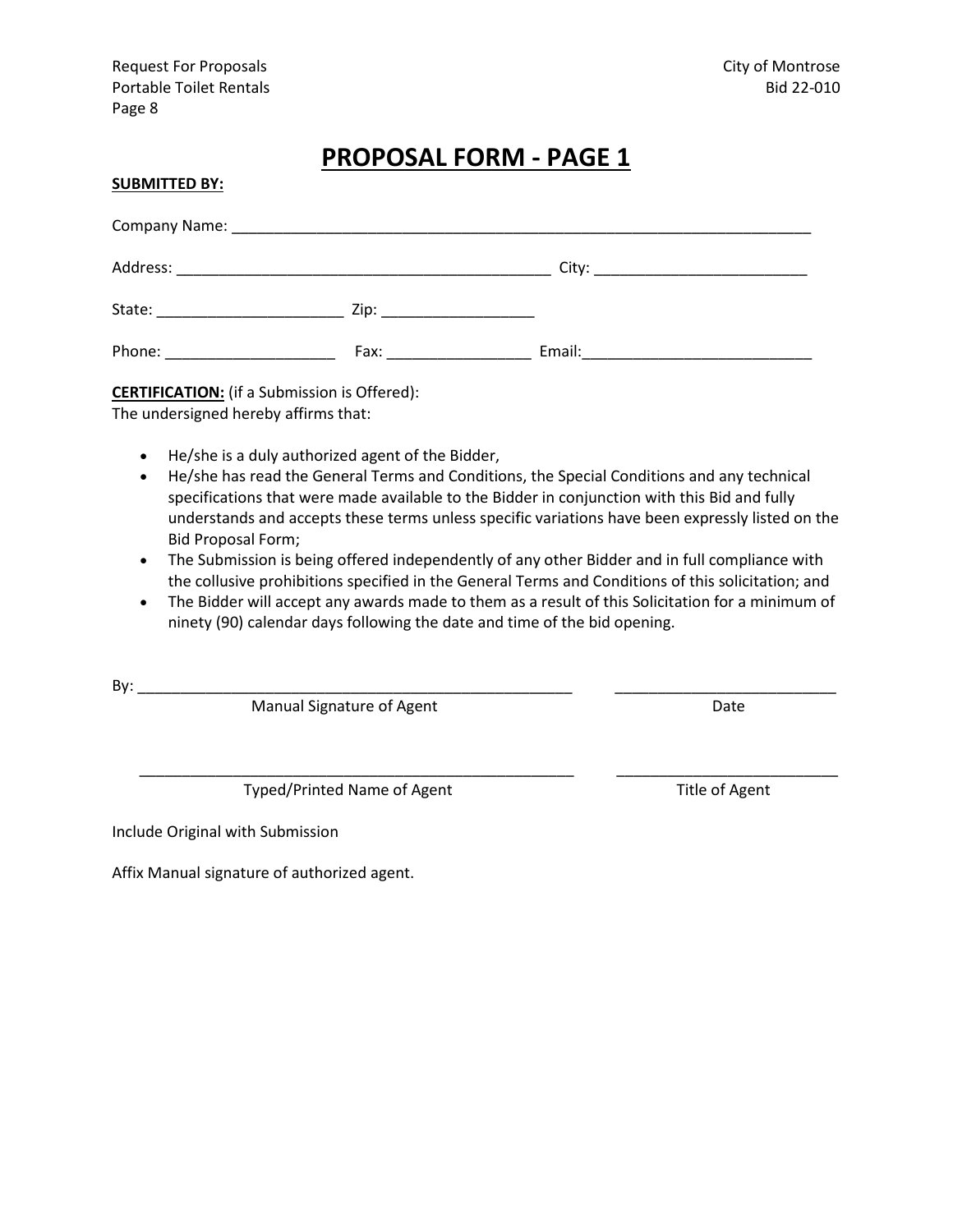Request For Proposals **City of Montrose** Portable Toilet Rentals and the set of the set of the set of the set of the set of the set of the set of the set of the set of the set of the set of the set of the set of the set of the set of the set of the set of the set Page 9

# **PROPOSAL FORM - PAGE 2**

**Company Name:\_\_\_\_\_\_\_\_\_\_\_\_\_\_\_\_\_\_\_\_\_\_\_\_\_\_\_\_\_\_\_\_\_\_\_\_\_\_\_\_\_\_\_\_\_**

**PROMPT PAYMENT TERMS:**

Discount: \_\_\_\_\_\_\_\_\_\_\_\_\_\_ % \_\_\_\_\_\_\_\_\_\_\_\_ Days

Net: \_\_\_\_\_\_\_\_\_\_\_\_\_\_\_\_\_\_\_ Days

#### **VARIATIONS:**

The Bidder shall identify all variations and exceptions taken to the General Terms and Conditions, the Special Conditions and any Technical Specifications in the space provided below; provided, however, that such variations are not expressly prohibited in the Bid documents. For each variation listed, reference the applicable section of the bid document. If no variations are listed here, it is understood that the Bidder's Proposal fully complies with all terms and conditions. It is further understood that such variations may be cause for determining that the Bid Proposal is non- responsive and ineligible for award:

| Variance |  |  |
|----------|--|--|
|          |  |  |
|          |  |  |
| Variance |  |  |
|          |  |  |
|          |  |  |
| Variance |  |  |
|          |  |  |
|          |  |  |